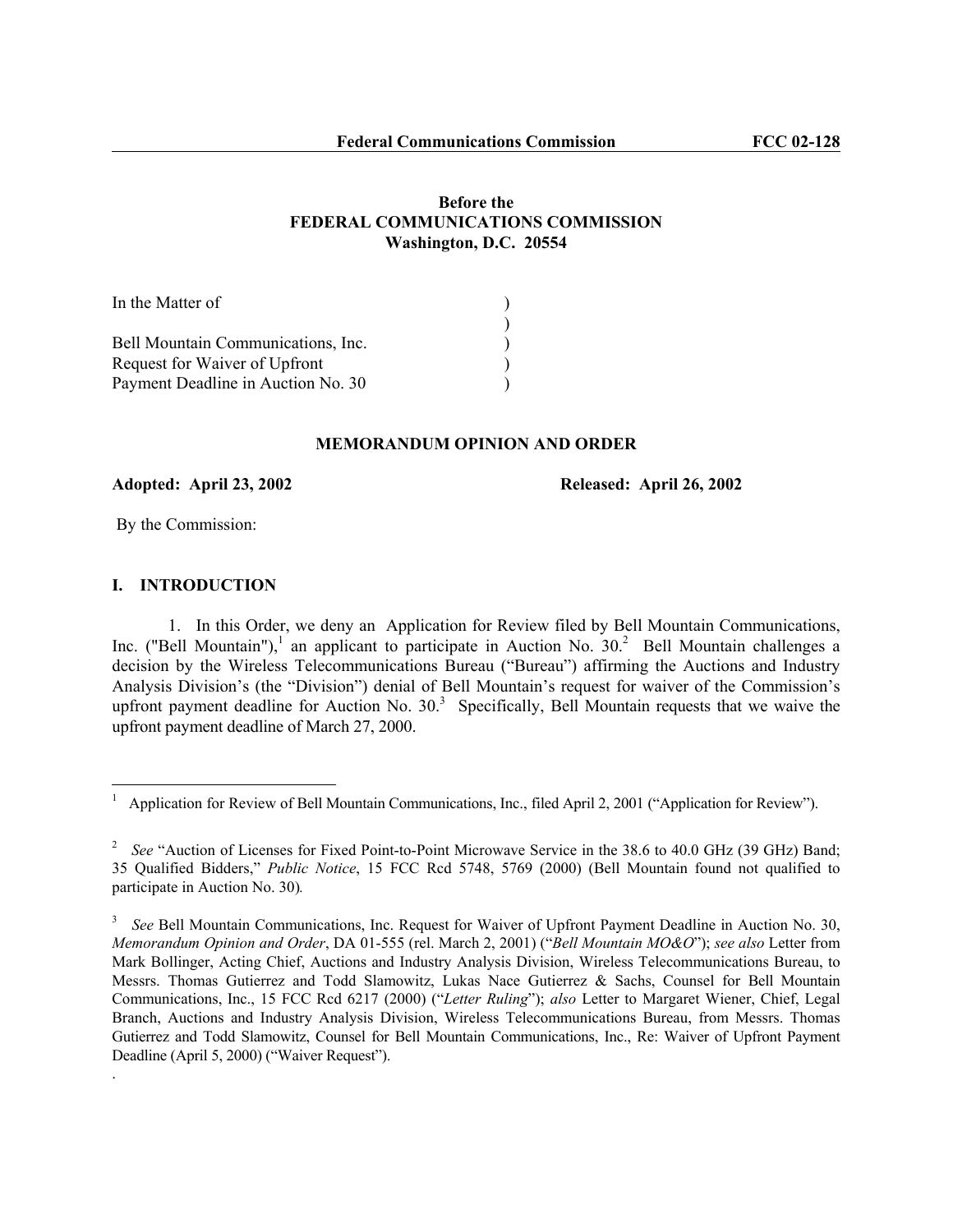#### **II. BACKGROUND**

2. On January 21, 2000, the Commission released a Public Notice notifying applicants for Auction No.  $30^4$  that the deadline for submission of upfront payments was 6:00 p.m. (EST) on March 27, 2000.<sup>5</sup> The Commission also warned applicants "[f]ailure to deliver the upfront payment by the March 27, 2000 deadline will result in dismissal of the application and disqualification from participation in the auction."<sup>6</sup> On the upfront payment deadline date, Bell Mountain authorized its bank, Riggs  $\&$  Company ("Riggs"), to transfer funds from the personal account of its president to the Commission's account at Mellon Bank.<sup>7</sup> Bell Mountain failed to meet the Commission's March 27, 2000 deadline for submission of upfront payments.<sup>8</sup> Bell Mountain subsequently filed a request for waiver of the upfront payment deadline alleging that a failure on the part of Riggs constituted adequate grounds for waiver.<sup>9</sup> The Division denied Bell Mountain's request.<sup>10</sup> It concluded that Bell Mountain did not provide itself with adequate time to successfully complete the wire transfer and that it did not perform enough due diligence to overcome its error.<sup>11</sup> Bell Mountain subsequently filed a petition for reconsideration of the Division's letter $12$ 

3. The Bureau denied Bell Mountain's petition for reconsideration, concluding that Bell Mountain failed to exercise reasonable diligence because it initiated the wire transfer on the day the upfront payment was due, failed to provide complete wire transfer instructions to its bank, and failed to confirm receipt of the wire transfer through its bank.<sup>13</sup> The Bureau also concluded that the facts in this case were distinguishable from those in other cases in which the Bureau or the Division had granted a waiver of the

6  *Auction No. 30 Public Notice* at Section III.D.

 $\overline{a}$ 

<sup>&</sup>lt;sup>4</sup> Auction No. 30 began on April 12, 2000 and closed in round 73 on May 8, 2000. "39 GHz Band Auction Closes; Winning Bidders of 2,173 Licenses Announced," *Public Notice*, DA 00-1035 (rel. May 10, 2000).

<sup>&</sup>lt;sup>5</sup> See "Auction of Licenses for Fixed Point-to-Point Microwave Service in the 38.6 to 40.0 GHz (39 GHz) Band; Auction Notice and Filing *Requirements* for 2,450 Licenses in the 39 GHz Band Scheduled for April 12, 2000: Minimum Opening Bids and Other Procedural Issues," *Public Notice*, 15 FCC Rcd 850 (2000) ("*Auction No. 30 Public Notice"*)*.* 

<sup>&</sup>lt;sup>7</sup> Waiver Request at 1.

<sup>8</sup>  *See Auction No. 30 Qualified Bidders Public Notice*, 15 FCC Rcd at 5769*.*

<sup>&</sup>lt;sup>9</sup> Waiver Request at 1.

<sup>10</sup> *Letter Ruling* at 1.

 $11$  *Id.* generally.

<sup>12</sup> Petition for Reconsideration of Bell Mountain Communications, Inc., filed May 11, 2000 ("Petition").

<sup>13</sup> *Bell MO&O* at ¶ 5.